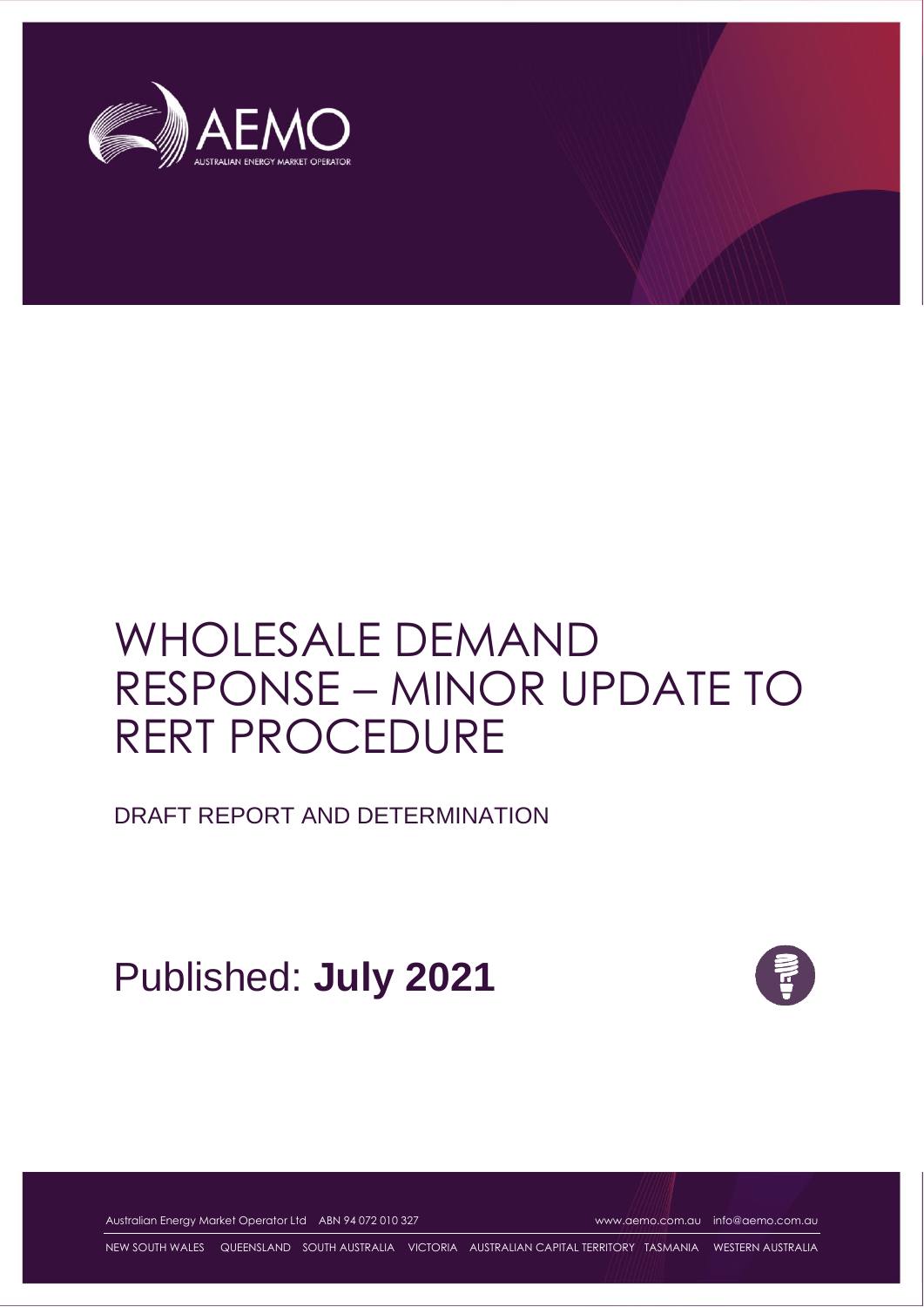

# <span id="page-1-0"></span>**NOTICE OF SECOND STAGE CONSULTATION – WDR UPDATE TO RERT PROCEDURE**

## **National Electricity Rules – Rule 8.9**

## **Date of Notice: 23 July 2021**

This notice informs all Registered Participants and interested parties (Consulted Persons) that AEMO is commencing the second stage of its consultation on the wholesale demand response update to the Procedure for the exercise of the reliability and emergency reserve trader ("the RERT Procedure").

This consultation is being conducted under clause 3.20.7(e) of the National Electricity Rules (NER), in accordance with the Rules consultation requirements detailed in rule 8.9 of the NER.

#### **Invitation to make Submissions**

AEMO invites written submissions on this Draft Report and Determination (Draft Report).

Please identify any parts of your submission that you wish to remain confidential, and explain why. AEMO may still publish that information if it does not consider it to be confidential, but will consult with you before doing so.

Consulted Persons should note that material identified as confidential may be given less weight in the decision-making process than material that is published.

#### **Closing Date and Time**

Submissions in response to this Notice of Second Stage of Rules Consultation should be sent by email to hugh.ridgway@aemo.com.au, to reach AEMO by 5.00pm (Melbourne time) on 6 August 2021

All submissions must be forwarded in electronic format (both pdf and Word). Please send any queries about this consultation to the same email address.

Submissions received after the closing date and time will not be valid, and AEMO is not obliged to consider them. Any late submissions should explain the reason for lateness and the detriment to you if AEMO does not consider your submission.

## **Publication**

All submissions will be published on AEMO's website, other than confidential content.

© 2021 Australian Energy Market Operator Limited. The material in this publication may be used in accordance with the [copyright permissions on](http://aemo.com.au/Privacy_and_Legal_Notices/Copyright_Permissions_Notice) AEMO's website.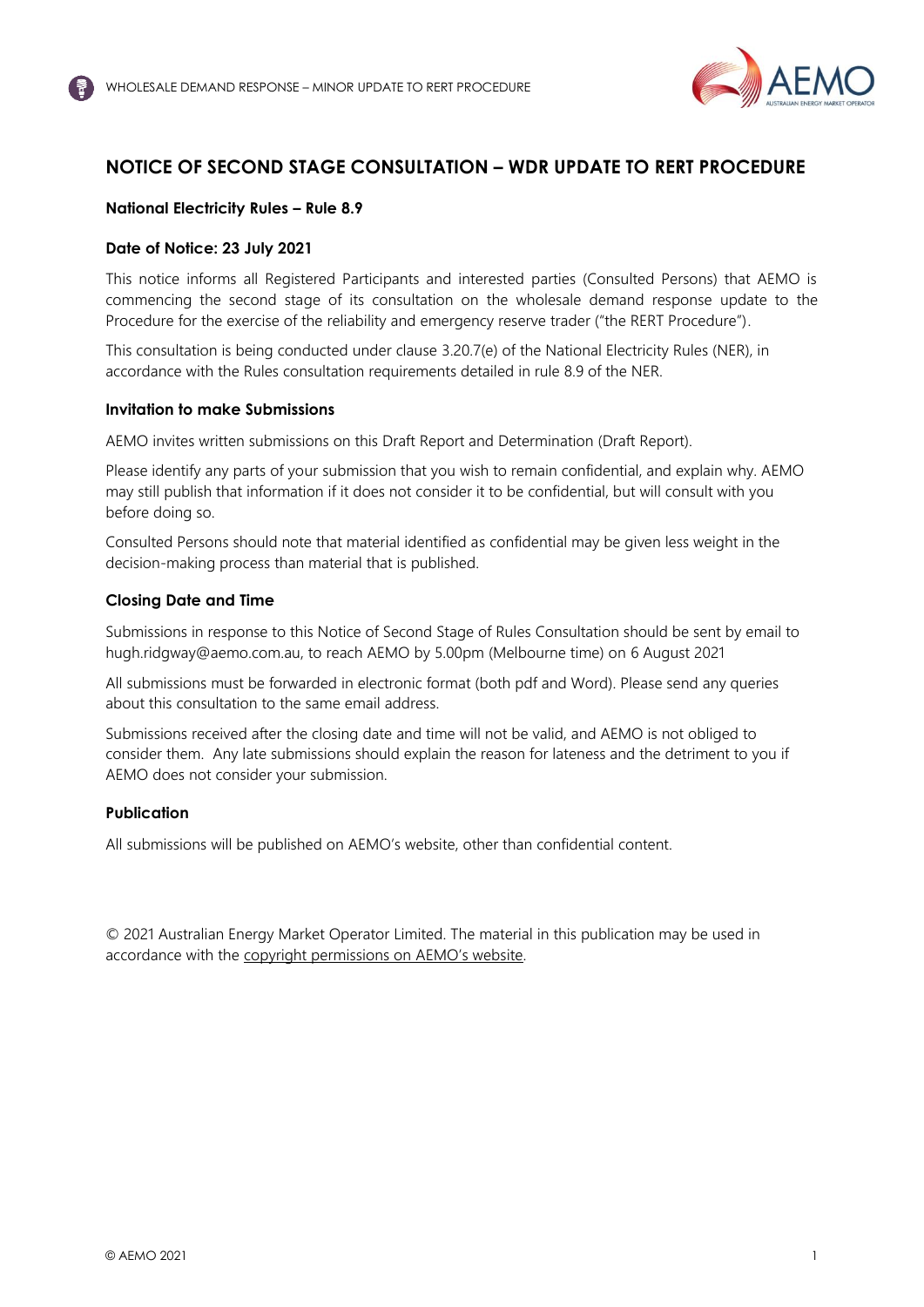

# <span id="page-2-0"></span>**EXECUTIVE SUMMARY**

The publication of this Draft Report and Determination (Draft Report) commences the second stage of the Rules consultation process conducted by AEMO to make the necessary updates to the RERT procedure related to the Wholesale Demand Response project under the National Electricity Rules (NER).

The changes consist of updates to section 4 of the RERT procedure as required by clause 11.125.6 of the [National Electricity Amendment \(Wholesale demand response mechanism\) Rule 2020 No.](https://www.aemc.gov.au/sites/default/files/2020-10/ERC0247%20Published%20rule%20with%20note.pdf) 9.

AEMO's draft determination is to amend the RERT Procedure in the form published with this Draft Report.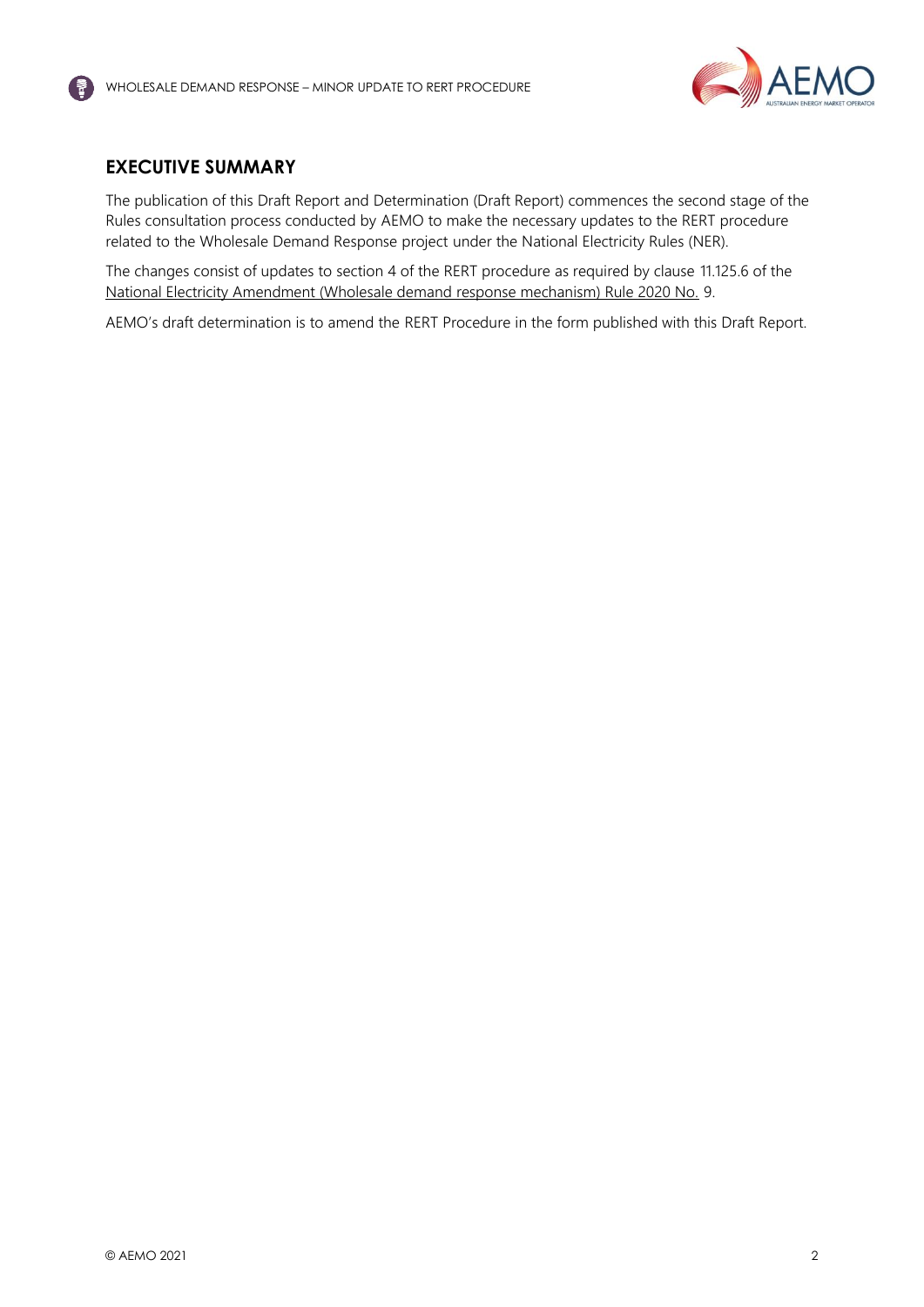

# **CONTENTS**

|                          | NOTICE OF SECOND STAGE CONSULTATION - WDR UPDATE TO RERT PROCEDURE | 1 |
|--------------------------|--------------------------------------------------------------------|---|
| <b>EXECUTIVE SUMMARY</b> |                                                                    |   |
| $1_{\cdot}$              | STAKEHOLDER CONSULTATION PROCESS                                   | 4 |
| 2.                       | <b>BACKGROUND</b>                                                  | 4 |
| 2.1.                     | NER requirements                                                   | 4 |
| 2.2.                     | Context for this consultation                                      | 4 |
| 2.3.                     | First stage consultation                                           | 4 |
| 3.                       | SUMMARY OF MATERIAL ISSUES                                         | 4 |
| $\overline{4}$ .         | <b>DISCUSSION OF MATERIAL ISSUES</b>                               | 4 |
| 5.                       | <b>DRAFT DETERMINATION</b>                                         | 4 |